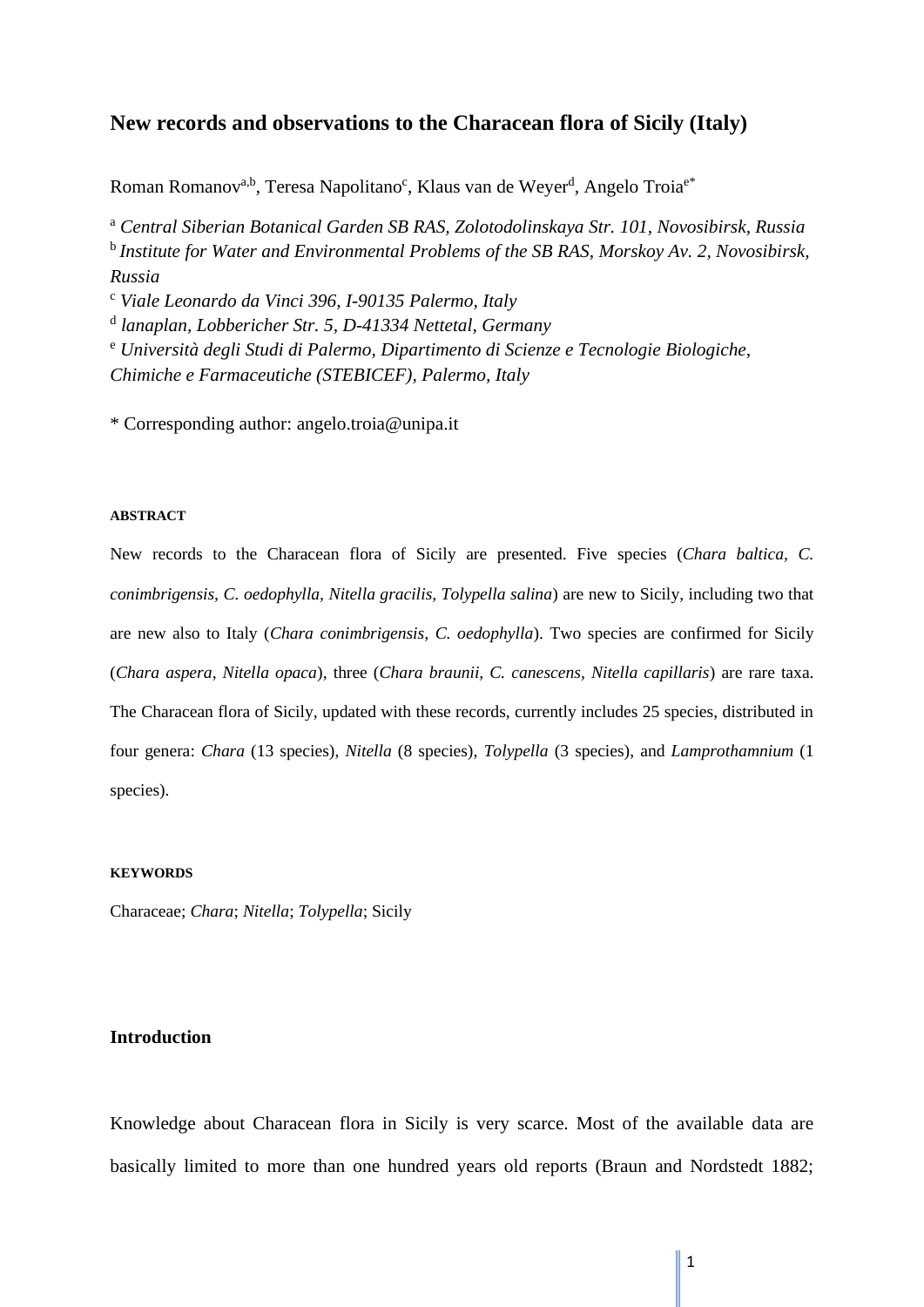Tornabene 1887; Ross 1905 [reprinted in German by Holtz 1906a, 1096b]; Formiggini 1908; Damino 2004). A similar situation can be said also for the Italian Characean flora (Bazzichelli and Abdelahad 2009), but with some regional exceptions and recent contributions (Piccoli and Pellizzari 2009; Azzella and Abdelahad 2011; Azzella 2014; Lefebvre et al. 2014; Ruocco and Ansaloni 2015a, 2015b; Abdelahad and Piccoli 2017; Becker 2018, 2019).

As a first step towards a better knowledge of this group of freshwater macrophytes, very important for their contribution to the biodiversity and their ecological role, we present here the main results of some recent field investigations.

#### **Materials and methods**

During the last year, Angelo Troia and Teresa Napolitano continued their survey of the Characean flora in the island of Sicily. We had the opportunity to include here some results deriving from the visit in Sicily made by Klaus van de Weyer in March 2018, and also from the excursions made by the other authors during the  $22<sup>nd</sup>$  GEC meeting (Troia 2018). Roman Romanov identified some specimens and revised some identifications.

The specimens were usually collected by hand (by hook, in the case of Lago Preola). Some were preserved in water for morphological observations, some dried as herbarium specimens and stored in PAL, NS or other herbaria (acronyms according to Thiers 2019), some preserved in 70 % ethanol.

Occasionally, some water parameters (electro conductivity, Total Dissolved Solids [TDS], Sodium Chloride [NaCl]) were measured with the waterproof portable microprocessor-based meter Hanna HI9835. Percent Sodium Chloride on this meter refers to percentage of seawater salinity: 100% is equal to seawater.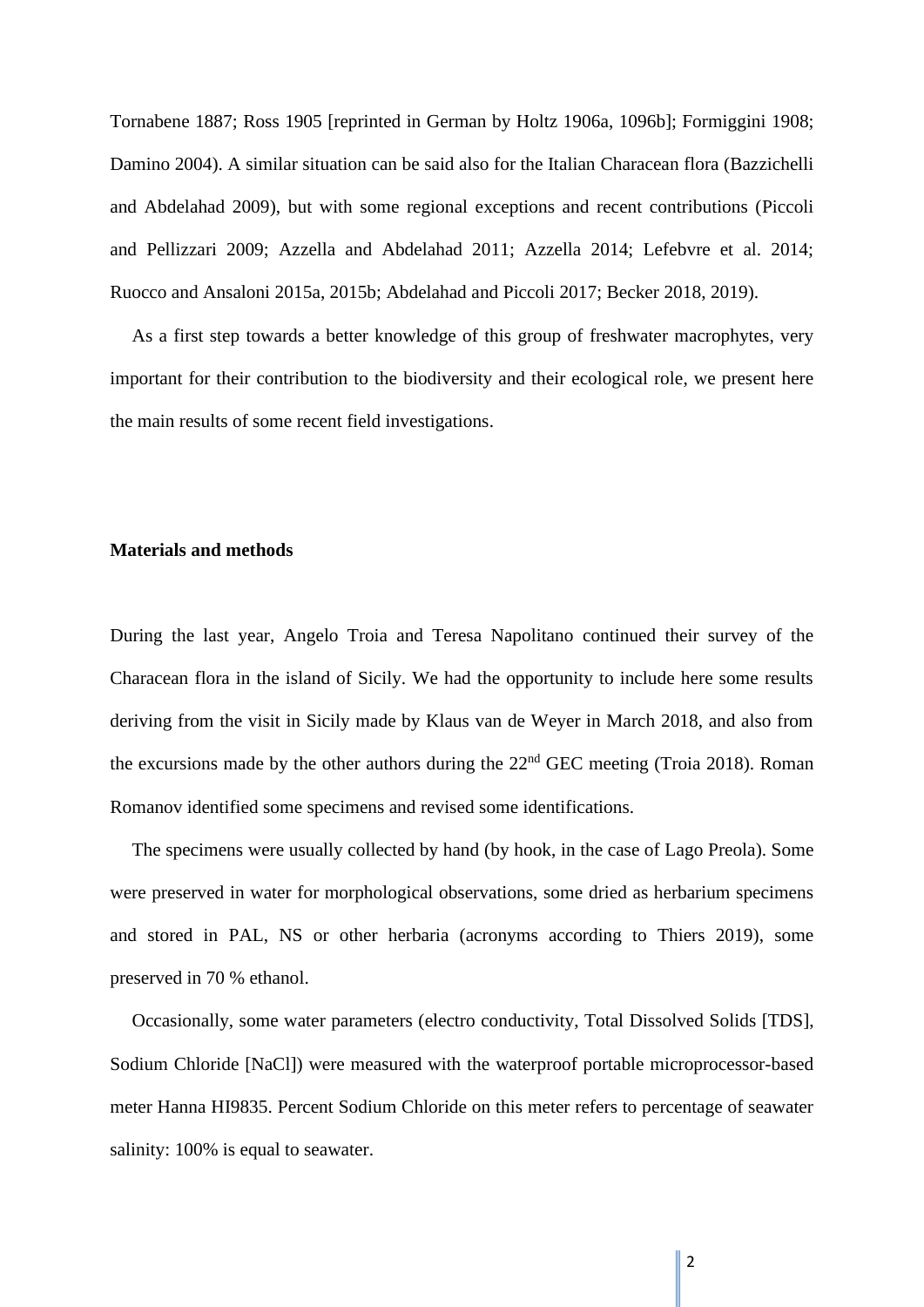Morphological features of the specimens were studied using stereomicroscopes Leica (MZ12 and MZ9.5). Photomicrographs of diagnostic traits were made with a digital camera. The photos were taken with a Carl Zeiss Stereo Discovery V12 stereomicroscope equipped with an AxioCam MRs-5 digital camera.

Specimens were identified according to Mouronval et al. (2015) but with the help of an extensive literature review (see References). Since a shared, modern and comprehensive taxonomy of Characeae in Europe is still to come, and especially two of the taxa here presented (*C. conimbrigensis* A.G. Cunha and *C. oedophylla* Feldmann) are not unanimously recognized, we add here detailed descriptions and images of the Sicilian plants of those taxa, useful for other studies and analyses by other colleagues and researchers, hoping to reach – as soon as possible – a more stable, shared and possibly phylogenetic taxonomy.

# **Results**

*Chara aspera* Dethard. ex Willd. in Mag. Neuesten Entdeck. Gesammten Naturk. Ges. Naturf. Freunde Berlin 3: 296-298. 1809 (Fig. 1A, B)

(confirmed for Sicily)

Specimen – Lago Preola (Trapani province), 37°37'12.30"N, 12°38'32.43"E, ca. 2 m a.s.l., ca.

2 Km from the seacoast, 19 September 2018, *Roman Romanov* (NS).

Notes – The species is present with rare plants, especially compared to the abundant cooccurring *C. baltica*. It was previously known in Sicily from two localities near Trapani and Palermo (according to Formiggini 1908, who reported it as *C. aspera* f. *brevispina* ε *pseudofragilis*). The specimens collected can be referred to var. *subinermis* Kütz.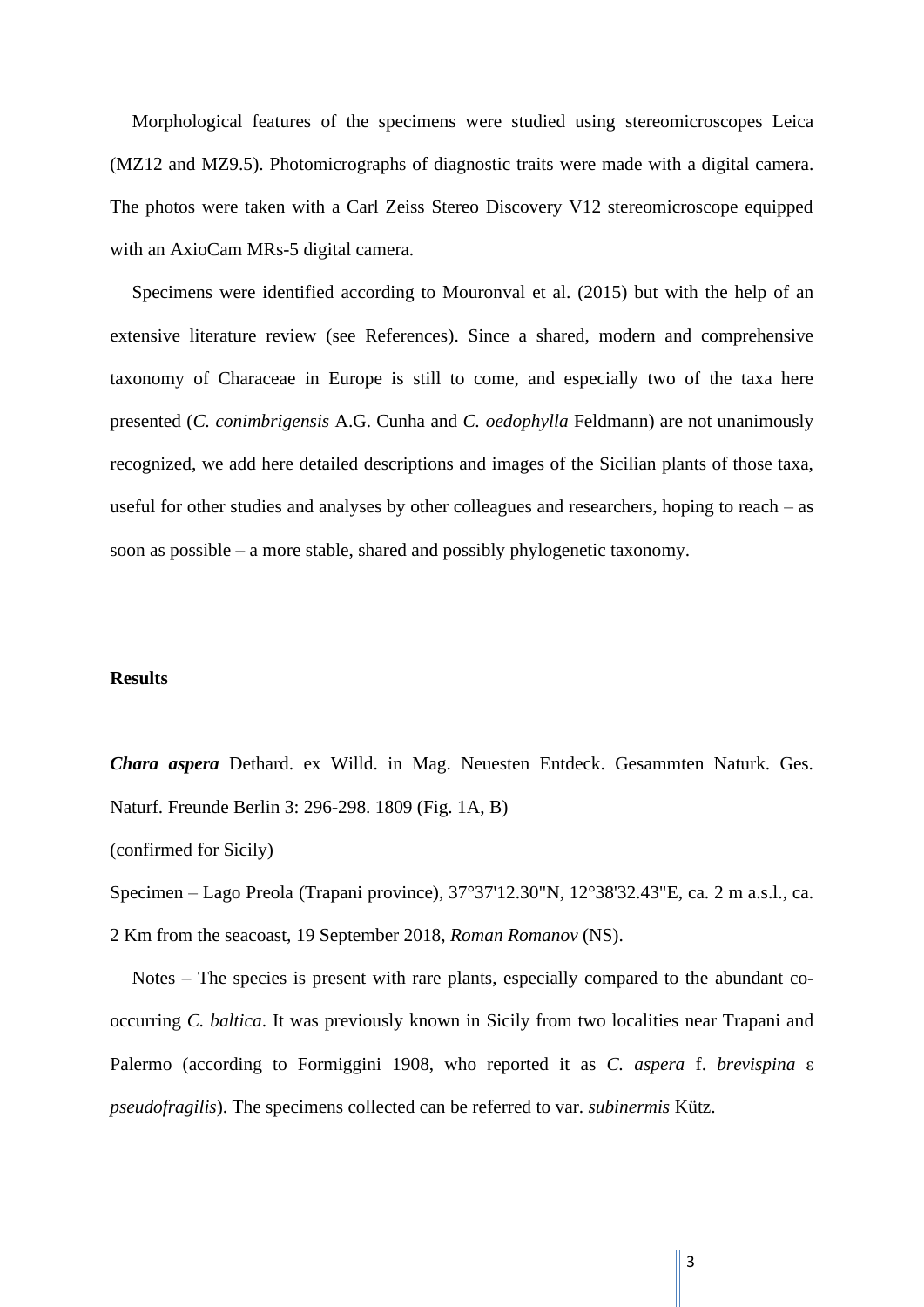*Chara baltica* (C.J. Hartmann) Bruzelius, Observ. Charae: 11. 1824 (Fig. 1C-H)

(new for Sicily)

Specimens – Lago Preola, 37°37'12.30"N, 12°38'32.43"E, ca. 2 m a.s.l., ca. 2 Km from the seacoast, 24 May 2018, *Angelo Troia* (PAL); *ibidem*, 19 September 2018, participants of GEC 22nd meeting (NS).

Notes - Collected in different seasons in the lake Preola (Nature Reserve near Mazara del Vallo, Trapani province), where it probably colonises most of the lake bottom, reaching a depth of ca. 2 m. The lake is permanent, with slightly brackish (conductivity ca. 4 mS/cm) and alkaline (pH ca. 9) water (Troia et al. 2018). The species is known from the Baltic area, where it was originally described, Netherlands, Great Britain, Greenland, Mediterranean area and NW Africa (Krause 1997; Langangen and Bennike 1997; Muller et al. 2017). It is not reported for Italy by Bazzichelli and Abdelahad (2009), but Becker (2018, 2019) found it in Sardinia.

Krause (1997) illustrated two morphotypes of *C. baltica*, from Baltic Sea and Southern France (l.c.: Fig. 22, A, B), the latter is recently informally called "Mediterranean baltica" or "French baltica" (Blindow and Erichsen 2010). According to Krause (l.c.), the two morphotypes differ by the length of the ecorticate part of the branchlets which was shown to be short for the Mediterranean form but longer and swollen for the Baltic form. However this difference seems to be not significant. Mediterranean plants of *C. baltica* frequently have a more prominent length of posterior bract cell, and the branchlets with long ecorticate segment looking similar to the Baltic morphotype usually present at their lower whorls (Cirujano et al. 2008; Mouronval et al. 2015; Zeneli and Kashta 2016; MA, checked by R. Romanov). In addition the Mediterranean morphotype seems to occur in Baltic Sea (Migula 1897, 1909; Blümel 2004; LE, W, checked by R. Romanov). We found different combination of relative length of anterior and posterior bract cells and length of ecorticate segment in the same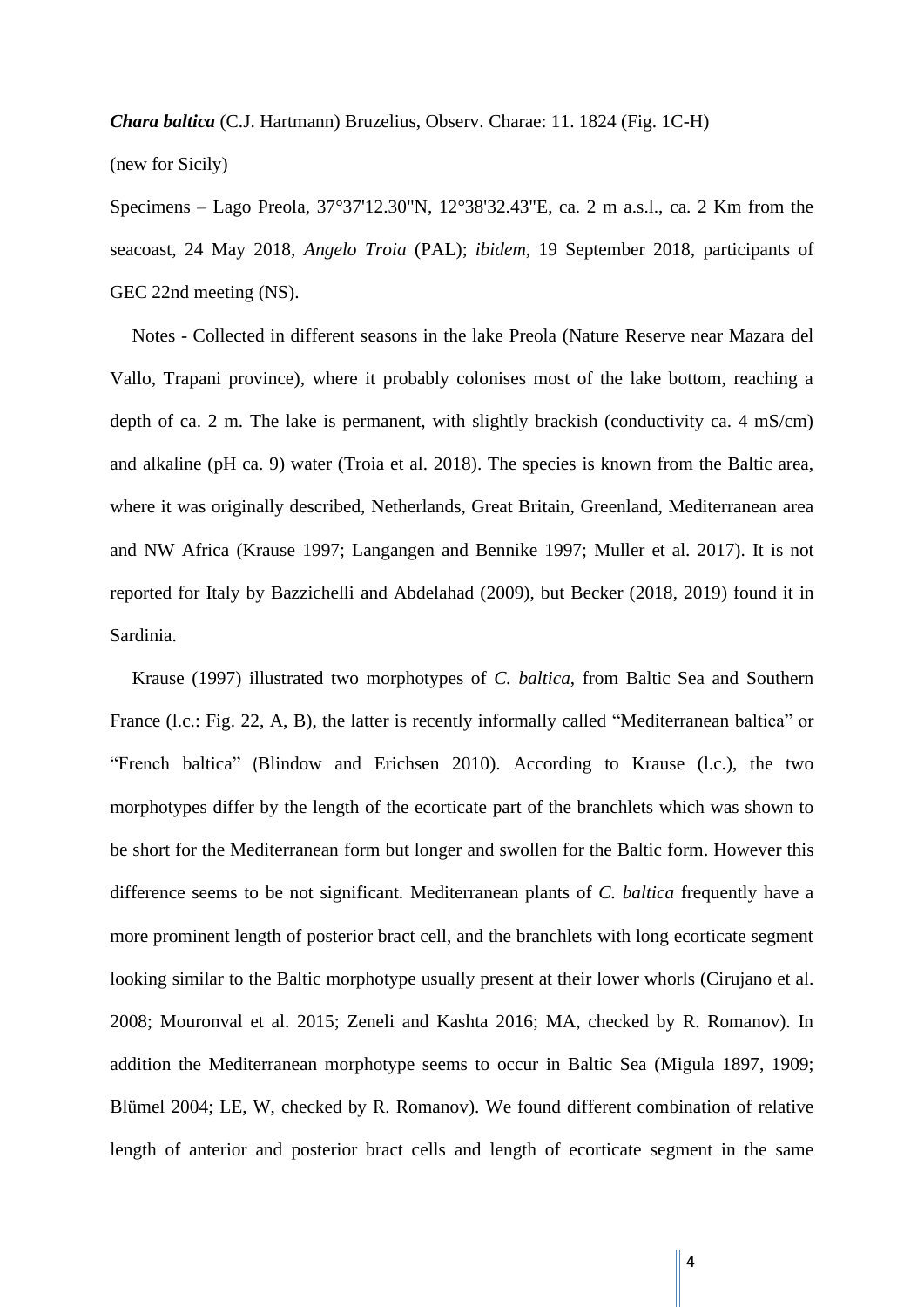population in Lago Preola. Analysis of genetic polymorphism, ecophysiological traits and results of cross-fertilisation experiments showed no clear difference between Mediterranean and Baltic populations of *C. baltica* (Boegle et al. 2010; Blindow and Erichsen 2010), obviously further complicating this taxonomic issue.

*Chara braunii* C.C. Gmelin, Fl. Bad. 4 (Suppl.): 646. 1826 (Fig. 2A)

(new for Palermo province, new population of a rare species in Italy)

Specimen – Gorgo di Rebuttone (near Piana degli Albanesi, Palermo province), 38° 1'41.85"N, 13°19'34.17"E, ca. 700 m a.s.l., 8 May 2018, *Angelo Troia & Teresa Napolitano* (PAL).

Notes - Collected in the small temporary mountain pond of Rebuttone, where it grows (few scattered plants) together with *Nitella opaca* (see below), *Chara globularis* Thuill., *Ranunculus trichophyllus* Chaix in Vill., and other vascular plants.

*Chara canescens* Loisel., Not. Fl. France: 139. 1810 (Fig. 2B, C)

(new population of a rare species in Italy)

Specimen – Margi Milo (Petrosino, Trapani province), 37°43'23.49"N, 12°28'26.21"E, temporary pond with brackish waters, ca. 1 m a.s.l., ca. 150 m from the seacoast, 24 May 2018, *Angelo Troia* (PAL).

Notes - We found this new parthenogenetic population (abundant - but only female plants) in a coastal pond, where it grows together with *Chara* cf. *aspera* and *Tolypella* sp. Single measurement made on 17 April 2018 shows conductivity =  $9.22 \text{ mS/cm}$ , TDS = 4.61 gm,  $NaCl = 17.3%$ .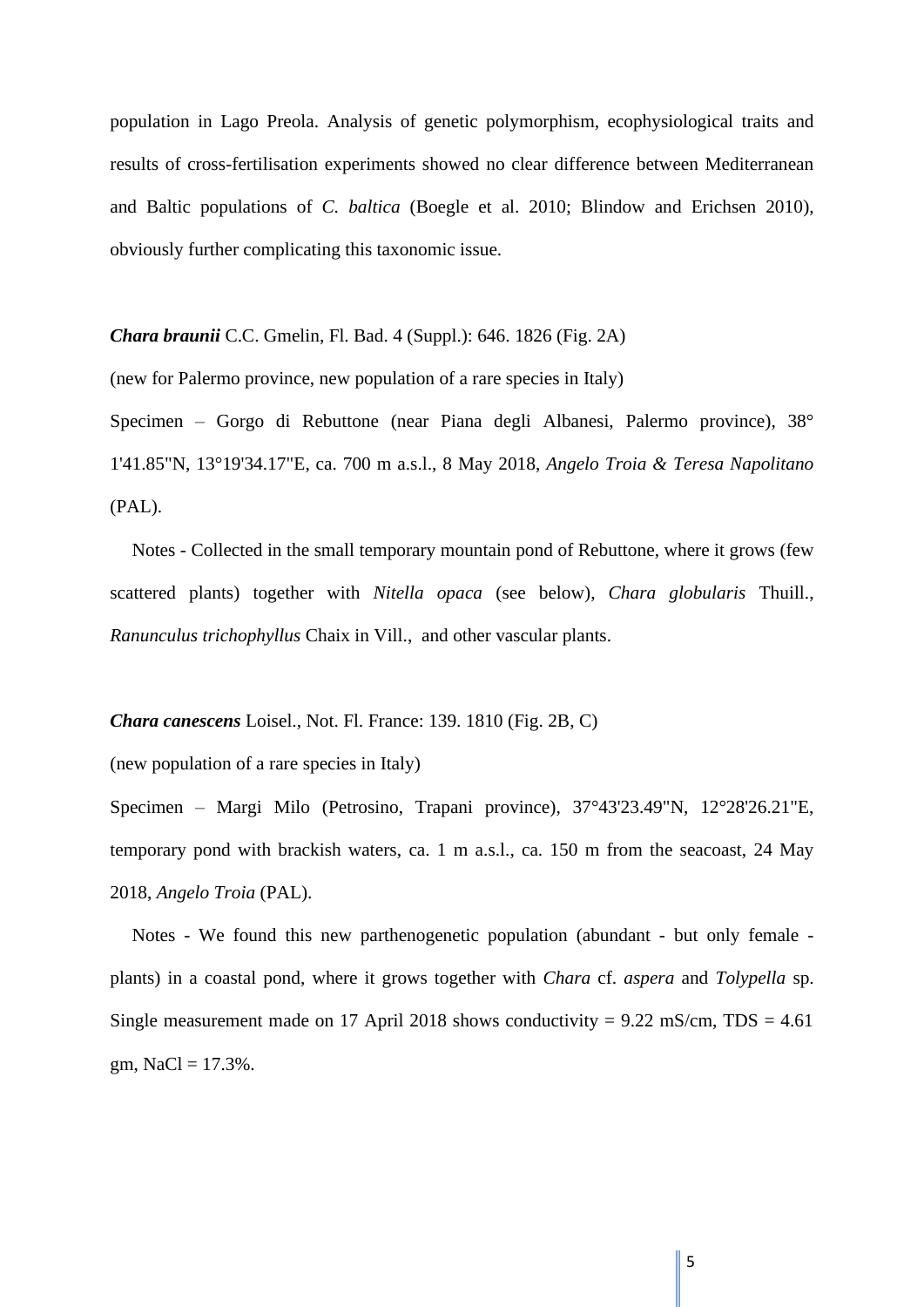*Chara conimbrigensis* A.G. Cunha in Bull. Soc. Portug. Sci. Nat. 12: 48. 1935 (Fig. 3 D, E, Fig. 4A-H)

(new for Sicily and Italy)

Specimens – Nebrodi Mts (Messina province), frequent but localised in small shallow waterbodies downstream of the Maulazzo dam, 37°56'30.37"N, 14°40'16.74"E, about 1400 m a.s.l., 27 June 2018, *Angelo Troia & Teresa Napolitano*. Nebrodi Mts (Messina province), seepage of groundwater near the road to the Maulazzo dam, Lago Maulazzo and small waterbodies downstream of the Maulazzo dam, about 1400 m a.s.l., 20 September 2018, *Roman Romanov* (NS).

Description of the Sicilian plants - Plants from a few cm to 15-20 cm high, weakly to moderately incrusted in shallow water or unincrusted in deeper water, condensed and short in ground water seepage or uncondensed and long in deeper waters, growing as a one shoot or more commonly as several shoots arising from the common base with rhizoids, sparcely branched or unbranched. Stem rather thin, 390-740 μm in diameter. Nodal multicellular bulbils up to 1.15 mm in diameter are formed at lowest nodes in all localities. Stem cortex complete, diplostichous, mostly isostichous, commonly slightly tylacanthous (this trait is often barely recognisable in pressed specimens mainly), absent or peeling off in lowermost internodes. Secondary tubes commonly contact as a slightly overriding each other. Spine cells solitary papillate, papilliform or elongated, shorter than stem diameter, up to 4/5 of its diameter or even slightly longer than last one, emerging at acute angle or almost adpressed, adpressed if short, up to 240-740 μm in length. Stipulodes in double rows, obtuse to narrow rounded, short or rarely irregularly elongated, upper ones sometimes more elongated than lower ones. Upper stipulodes 170-280 μm length, lower ones 170-260 μm or rudimentary at lowermost nodes. Branchlets 8-9 in a whorl, arcuate and nearly hiding the upper internodes and apex in groundwater seepage and nearly straight or slightly arcuate and spreading in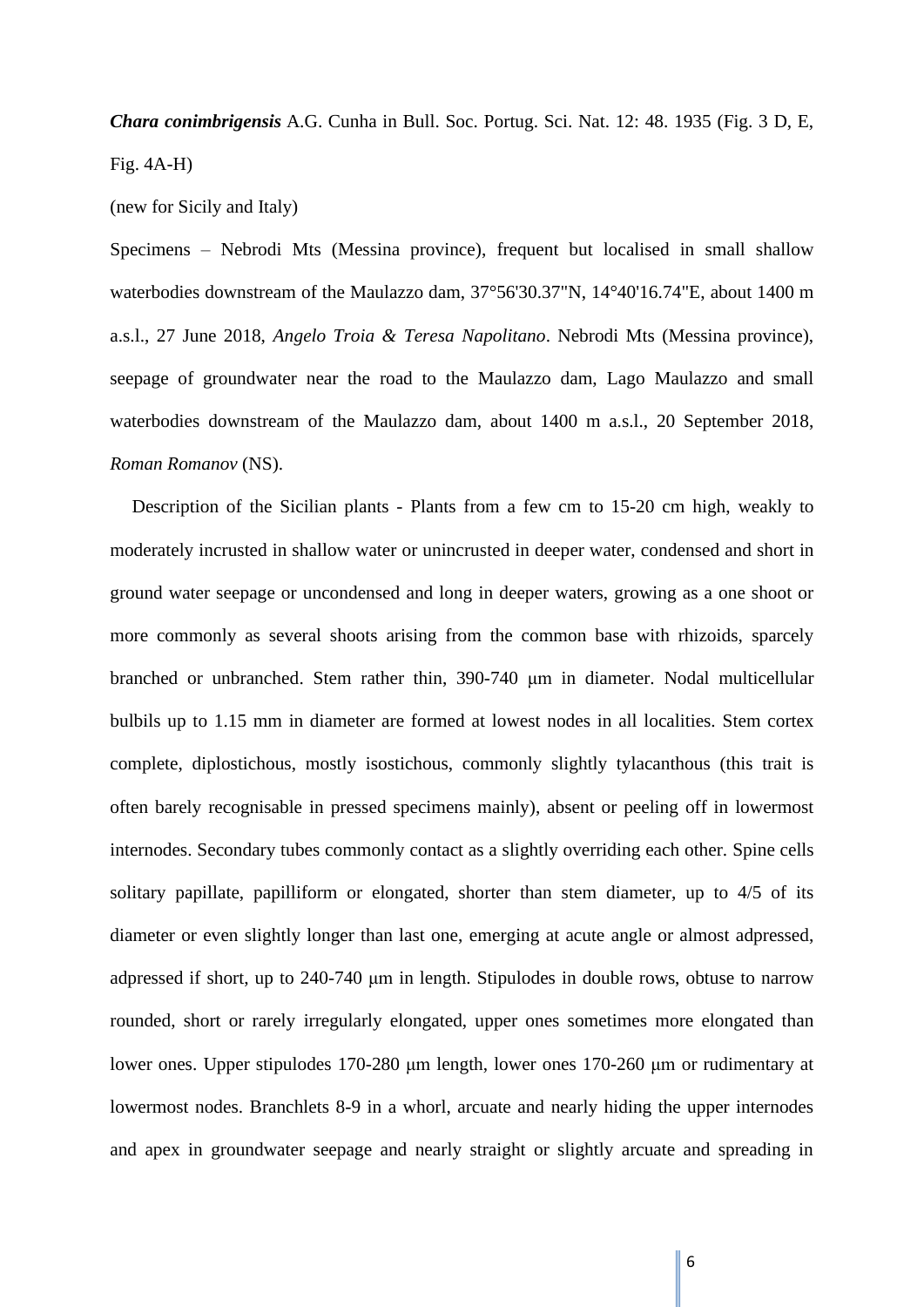deeper habitats, 8.7-11 mm in length. In any cases the internodes are shorter or much shorter than branchlets at least in apical parts. Branchlets entirely ecorticate, consisting of one or mainly two, rarely three ecorticate unabbreviated segments and undifferentiated part formed by 3 or 4 cells. End cell short but not mucronate, conical or conical-cylindrical, with acute apex. Bracts clearly unilateral, posterior bract cells papilliform or extremely rarely slightly elongated, anterior bract cells long, usually slightly longer than the adjacent branchlet segment and from several to many times longer than the oogonium (in these cases they can have clearly uneven length), sometimes short, several times shorter than the adjacent branchlet segment, from conical, i.e. much shorter than oogonium (extremely rare), to slightly longer than oogonium. Bracteoles usually several times shorter than anterior bract cells sometimes their difference not so drastic. Gametangia conjoined on 1, 2, only in one case on 3 lowest branchlet nodes. Antheridia (and - extremely rarely – oogonia) can be solitary. This is not frequent but it is characteristic for the plants from groundwater seepage. Bractlet is shorter than oogonium. Oogonia can be (very rarely) vertically geminate with antheridium below, 568-740 x 444-460 μm, rarely forming a neck below coronula. Coronula slightly spreading. Antheridia 360-420 μm in diameter.

Notes - This species was described from Portugal (Gonçalves da Cunha 1935) and later reported from Spain (Sánchez Castillo 1984), Croatia and Macedonia (Blaženčić et al. 2006). Wood and Imahori (1965) treated it as *C. vulgaris* var. *gymnophylla* f. *conimbrigensis*. Krause (1997) merged *C. conimbrigensis* and *C. rohlenae* in *C. gymnophylla* A. Braun. A recent record of *Chara rohlenae* Vilh. in Serbia (Blaženčić and Stevanović 2018) seems to belong to *C. conimbrigensis* because the plants were described as having irregular stem cortex varied from tylacanthous to isostichous rarely even aulocanthous.

*Chara conimbrigensis* was described as having tylacanthous stem cortex (Gonçalves da Cunha 1935), this feature being later confirmed after the study of its type (Wood and Imahori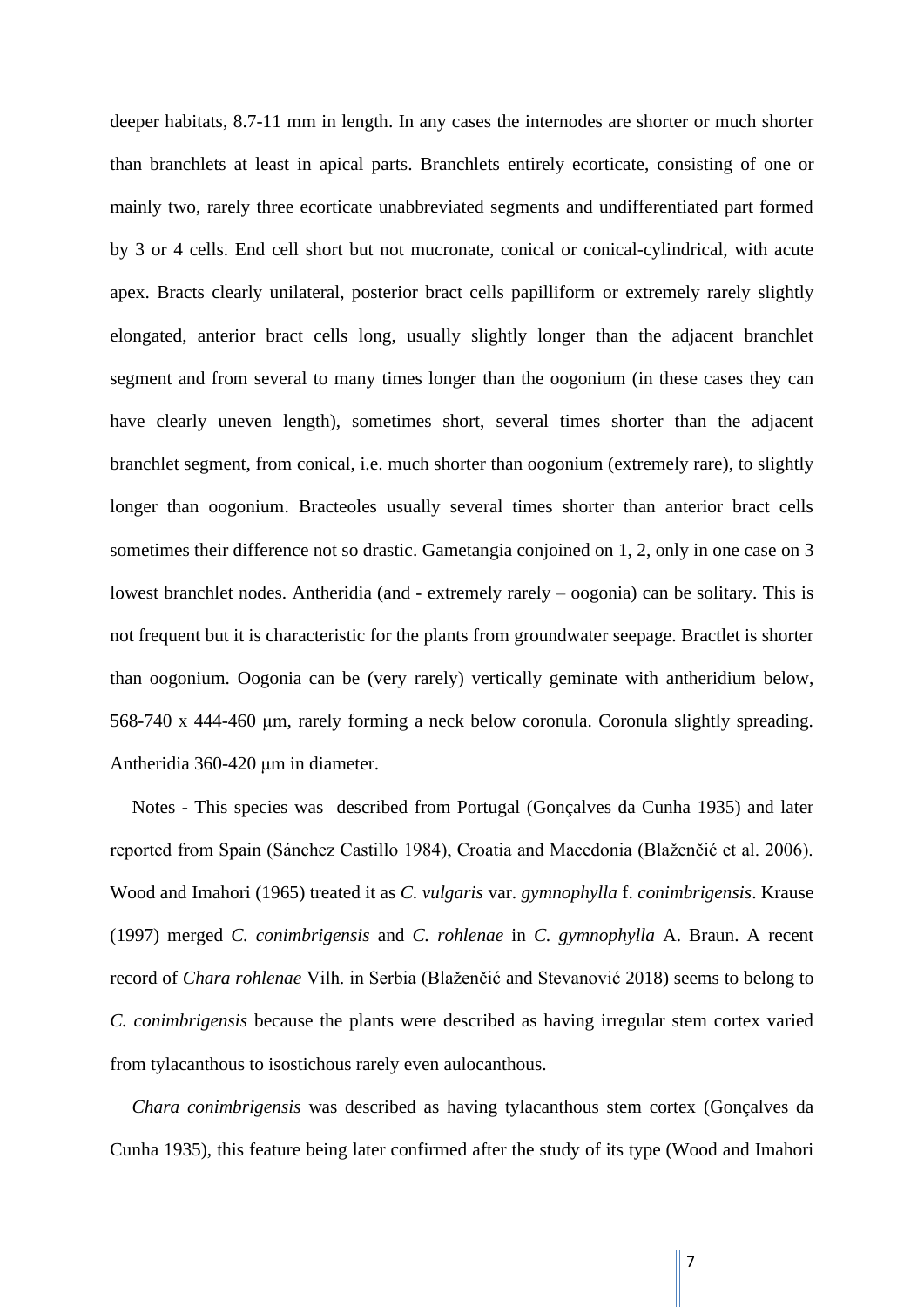1964, 1965). *Chara conimbrigensis* is different from the similar *C. gymnophylla* mainly for its tylacanthous stem cortex and for the occasional presence of sejoined gametangia, which seem to be typical mainly of the plants growing in very shallow water or nearly as terrestrial ones, as it was known for the type specimen (Wood and Imahori, 1964, 1965; LISU, checked by R. Romanov). Compared to the other gymnophyllous diplostephanous European species of *Chara*, *C. conimbrigensis* differs by its complete diplostichous tylacanthous to isostichous stem cortex from the imperfectly to almost completely corticated monoecious *C. dissoluta* A. Braun ex Leonh. (C. *conimbrigensis* distinct from it also by the long anterior bracts), from the imperfectly corticated dioecious *C. imperfecta* A. Braun in Durieu, as well as from the nearly ecorticate monoecious *C. ochridana* Kostić, aulacanthous or isostichous diplostichous monoecious *C. rohlenae*, and isostichous triplostichous monoecious *C. kokeilii* A. Braun; the uncondensed habit of the last one seems to be somewhat resembling "deep water" form of *C. conimbrigensis* due to long bract cells.

*Chara oedophylla* Feldm.-Maz. in Bull. Soc. Hist. Nat. Afrique N. 36: 168. 1946 (Fig. 2F-I) (new for Sicily and Italy)

Specimen – Contrada ''Critazzo'' near Mazara del Vallo (Trapani province), 37°41'10.63"N, 12°36'59.77"E, temporary pond, ca. 60 m a.s.l., 17 Apr. 2018, *Angelo Troia* (NS).

Description of the Sicilian plants - Plant moderately encrusted up to 7 cm in height, forming multicellular nodal bulbils in lowest parts. Stem is 360-570 μm in diameter. Stem cortex diplostichous clearly aulacanthous. Spine cells solitary, elongated, bluntly pointed if elongated and obtuse if short, emerging at acute angle from the stem, 2-2.5-times (or more) shorter than stem diameter. Stipulodes diplostephanous, short, obtuse or bluntly pointed. Branchlets recurvate, arcuate or straight and spreading, 6-7 in a whorl, up to 1 cm, consisting of 4 corticated segments and a short ecorticate two-three-celled part (comparable in length to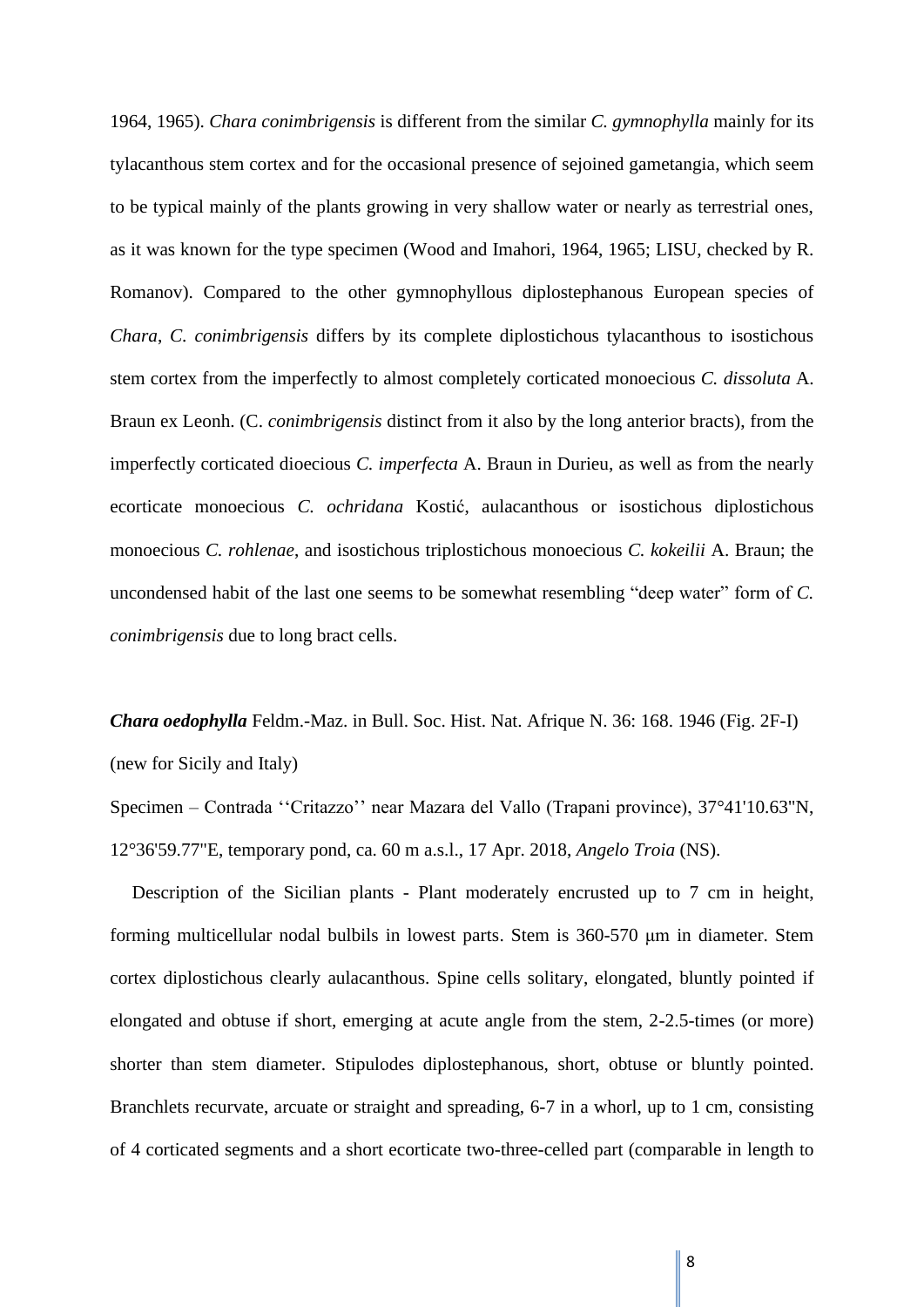the last corticated segment or slightly longer), rarely 3 segments and in this case ecorticate part is three-celled and from one to more than two times the length of the last corticated segment. Ecorticate part can be slightly longer than anterior bract cells. End cell small conical mucronate. Bract cells clearly unilateral, posterior bract cells rudimentary. Anterior bract cells inflated, 1.5-2-3.5–times longer than oogonium. Anterior bract cell 1.5-2-times longer or nearly the same length on nodes with solitary antheridium. Anterior bract cells shorter, nearly the same or slightly longer than adjacent branchlet segment. Gametangia mainly sejoned, rarely conjoned, may be sejoned and conjoned even within the same branchlet. Oogonia frequently vertically geminate and in these cases anterior bract cells and bracteoles are twice in number in comparison with solitary oogonia or conjoned gametangia gradually decreasing in length from branchlet node to a bractlet. Bractlet is short. In case of solitary antheridium only anterior bract cells are present. The oogonium at the end node of a branchlet tends to nearly replace an ecorticate segment position shifting it outside the whorl. Oogonia up to 800 μm in length, coronula not spreading. Antheridia 490-590 (unripe), 742-830 μm in diameter.

Notes – The population here reported consists of few scattered plants in a temporary pond surrounded by vineyards (in the *locus classicus* of *Isoetes todaroana* Troia & Raimondo near Mazara del Vallo) (Troia and Raimondo 2010): single measurement made on 17 April 2018 shows conductivity = 3.38 mS/cm, TDS = 1.69 gm, NaCl = 6.3%. The taxon is currently known in few sites in W-Mediterranean (Morocco, Tunisia, Spain, France). Sometimes accepted as a variety of *C. vulgaris* L. (Wood and Imahori 1965; Mounroval et al. 2015). We agree with Soulie-Märsche and Muller (2016) and Muller et al. (2017), treating it at the species rank.

*Nitella capillaris* (Krock.) J. Groves et Bull.-Webst., Brit. Charoph. (Groves) 1: 96. 1920 (Fig. 4A, B)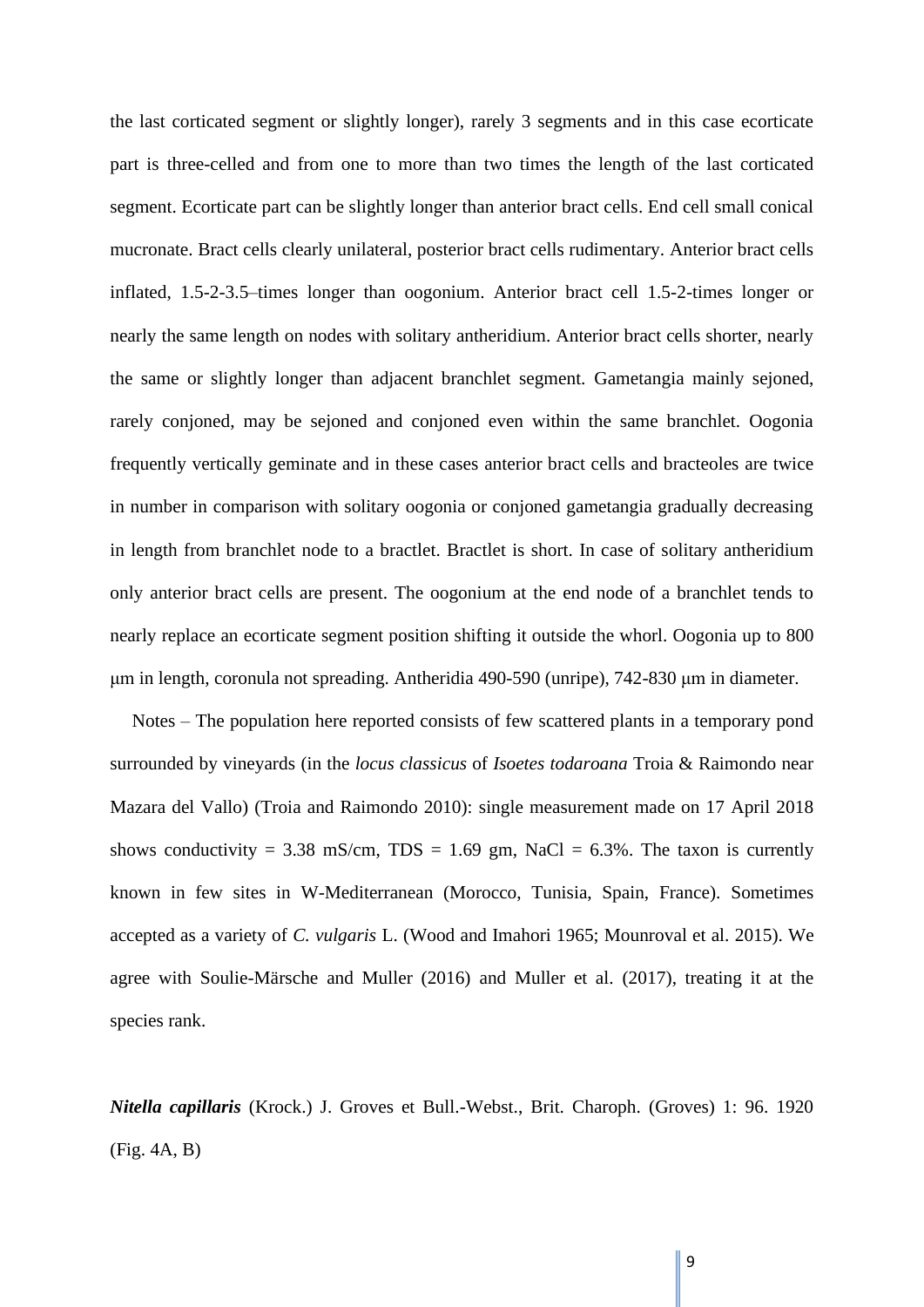(species not recently reported for Sicily and Italy)

Specimens – Anguillara temporary pond, near Calatafimi (Trapani province), 37°51'29.41"N, 12°55'14.72"E, 13 April 2013, *Angelo Troia & Teresa Napolitano* (PAL); *ibidem*, 17 April 2018, *Angelo Troia* (NS).

Notes – Few scattered plants were found in the temporary wetlands of Anguillara, a unique biodiversity hotspot (Troia and Lansdown 2016), unfortunately not yet protected. The only previous reports of the species in Sicily (Formiggini 1908, under "Nitella capitata (N. ab. Es.) Ag.") are based on two XIX century herbarium specimens, collected in the "gurgo di San Ciro" near Palermo (a wetland nowadays destroyed), and in a undefined locality in Catania.

*Nitella gracilis* (J.E. Smith) C. Agardh, Syst. Alg.: 125. 1824 (Fig. 4C, D)

(new for Sicily)

Specimen – Nebrodi Mts (Messina province), Lago Maulazzo, 37°56'30.37"N, 14°40'16.74"E, about 1400 m a.s.l., 20 September 2018, *Roman Romanov* (NS).

*Nitella opaca* (C. Agardh ex Bruzelius) C. Agardh, Syst. Alg.: 124. 1824 (Fig. 4E) (confirmed for Sicily)

Specimens – Gorgo di Rebuttone (near Piana degli Albanesi, Palermo province), 38° 1'41.85"N, 13°19'34.17"E, ca. 700 m a.s.l., 8 May 2018, *Angelo Troia & Teresa Napolitano* (PAL). Nebrodi Mts (Messina province), Lago Maulazzo, 37°56'30.37"N, 14°40'16.74"E, about 1400 m a.s.l., 20 September 2018, *Roman Romanov* (NS).

Notes - Collected also in the small mountain pond of Coda di Riccio (in the Nature Reserve of Ficuzza, Palermo province), in all reported sites it is scattered but frequent. The species, not reported for Sicily in Bazzichelli and Abdelahad (2009), was already reported for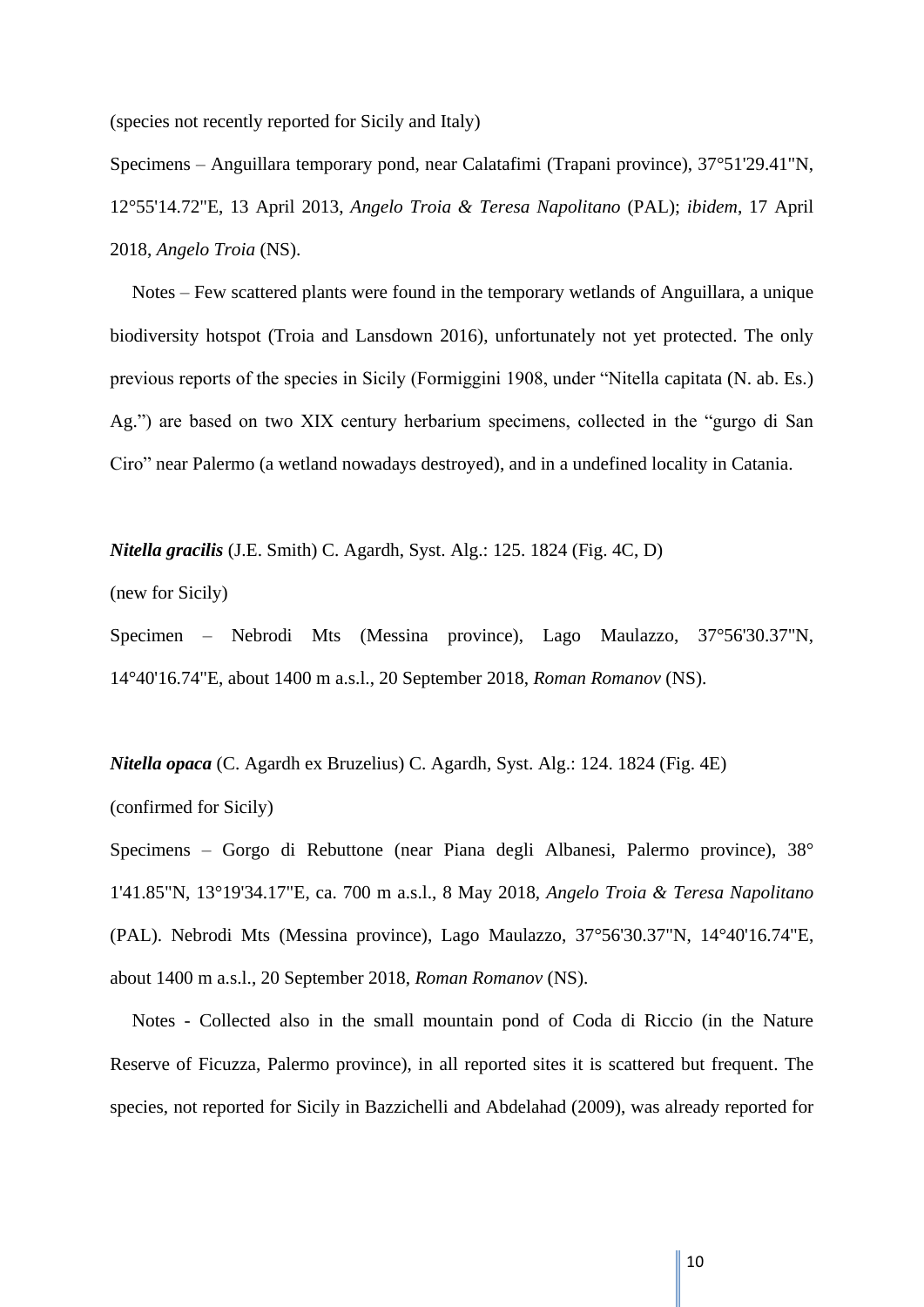the Rebuttone pond by Naselli-Flores and Barone (2012) and for Nebrodi Mts by Damino (2004).

*Tolypella salina* Corill. in Rev. Algol. n.s. 5(3): 198. 1960 (Fig. 4F)

(new for Sicily)

Specimen – Margi Milo (Petrosino, Trapani province), 37°43'27.12"N, 12°28'26.71"E, temporary pond with brackish waters, ca. 1 m a.s.l., ca. 150 m from the seacoast, 17 March 2018, *Klaus van de Weyer* (Herbarium by Klaus van de Weyer).

Notes - Collected in a single pond, where it is localized but frequent, it probably occurs also in other sites along the western coast of the island. The main diagnostic characters were small size of the plants consisting of few whorls and having very long protonema, the chestnut colour of the oospore and the structure of the oospore membrane which is smooth. *Tolypella salina* is not reported for Italy by Bazzichelli and Abdelahad (2009), but Becker (2018, 2019) reports it for Sardinia.

#### **Discussion**

Here we present data about ten species. Five (*Chara baltica, C. conimbrigensis, C. oedophylla, Nitella gracilis, Tolypella salina*) are species not previously reported for Sicily, two of them being also new to Italy (*Chara conimbrigensis, C. oedophylla*). Two are species confirmed for Sicily (*Chara aspera*, *Nitella opaca*), the other three are rare taxa in Italy (*Chara braunii, C. canescens, Nitella capillaris*). I

The Characean flora of Sicily, updated with these records, currently includes 25 species (Table 1), distributed in the genera *Chara* (13 species), *Nitella* (8 species), *Tolypella* (3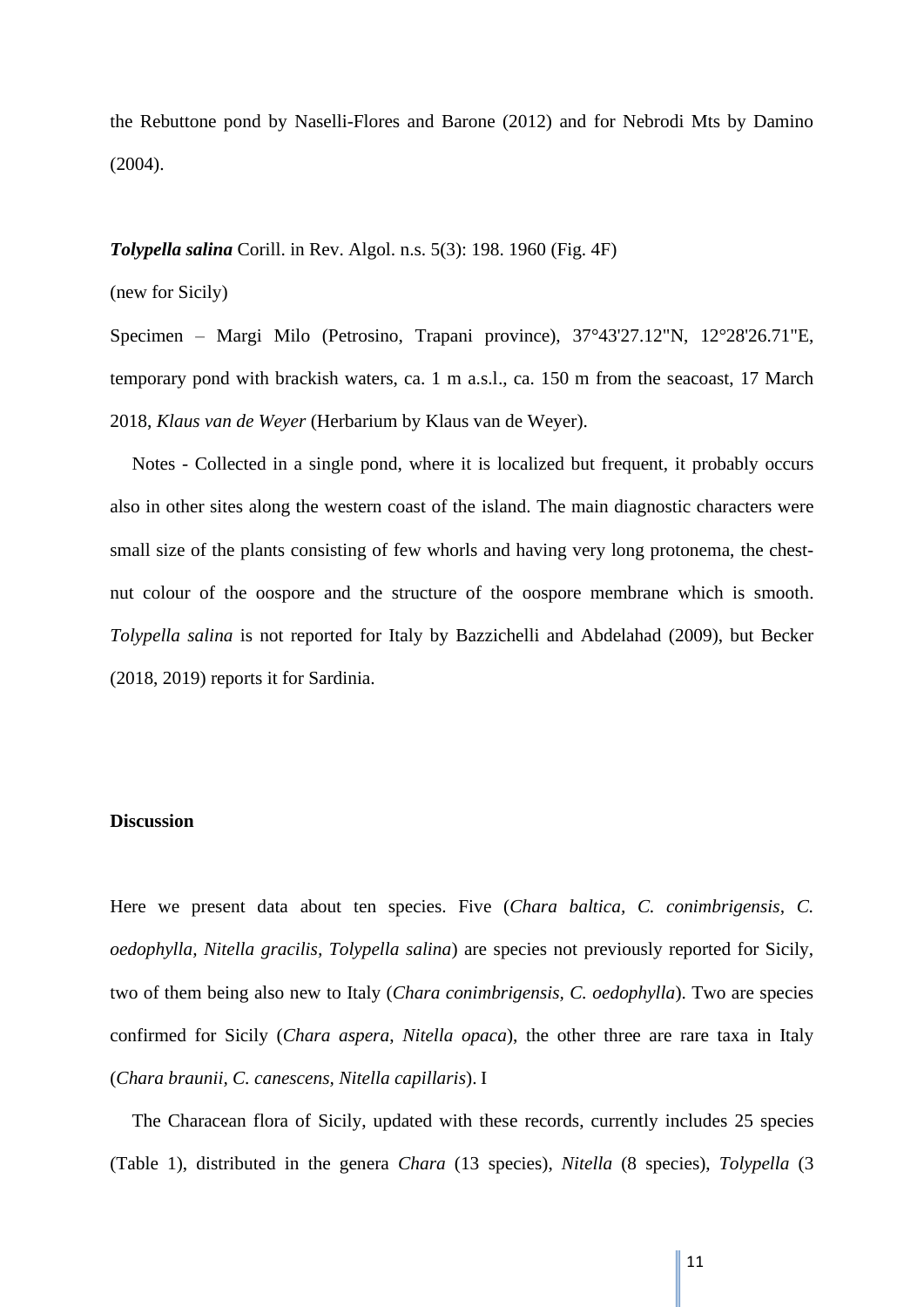species), and *Lamprothamnium* (1 species). Seven species are known from old publications only and need to be confirmed. It is unclear if previous records of *C. hispida* and *C. gymnophylla* as well as some forms and varieties (Braun and Nordstedt 1882; Ross 1905; Formiggini 1908) are in agreement with recent species concepts. Therefore search and checking of their vouchers are desirable. Twenty-five is evidently not the real and definitive number of the species occurring in Sicily, because further field and taxonomic investigations are needed: but this number is comparable with that (26) of the species currently know from Sardinia (Becker 2019).

## **Acknowledgements**

The managers of the "Riserva Naturale Lago Preola e Gorghi Tondi" and "Parco dei Nebrodi" are kindly acknowledged for the permissions to collect and for the support during field activities. The authors are grateful to Ingeborg Soulie-Märsche for the confirmation of *Chara oedophylla*, Carlos Marques da Silva for the help with hardly accessible references, Federico Marrone for the use of the multi-parameter instrument, Gerhard Wiegleb for the identification of the aquatic *Ranunculus* collected in Gorgo di Rebuttone, the curators of the mentioned herbaria for their encouragement and guidance. Finally, the editor and the anonymous reviewers are acknowledged for their work and helpful suggestions.

# **Disclosure statement**

No potential conflict of interest was reported by the authors.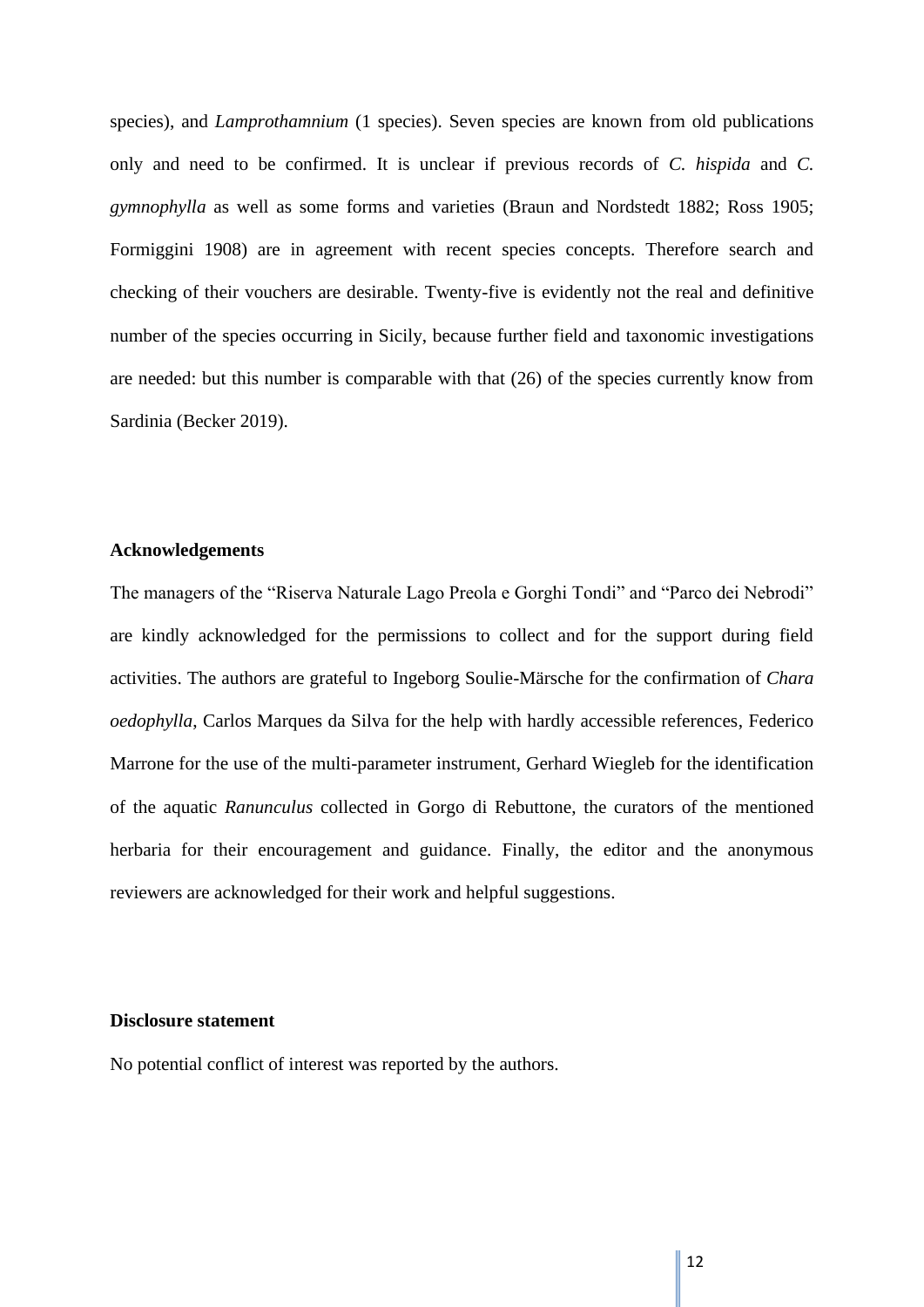# **Funding**

The work of R. Romanov was supported by the Russian Foundation for Basic Research, project No. 16-04-00931, and partly by project AAAA-A17-117012610055-3 in agreement with state order for CSBG SB RAS (0312-2016-0005), state order for IWEP SB RAS according to the research project No. 0383-2016-0003. The work of A. Troia was supported by the Ministero dell'Istruzione, dell'Università e della Ricerca (MIUR) della Repubblica Italiana, fund name 'Incentivi alle attività base di ricerca' (PJ\_RIC\_FFABR\_2017\_180267).

#### **References**

- Abdelahad N, Piccoli F. 2017. Report on Charophytes from rice fields in northern Italy including the alien species *Chara fibrosa* ssp. *benthamii*. Pl Biosyst. 152: 599–603.
- Azzella MM. 2014. Italian Volcanic lakes: a diversity hotspot and refuge for European charophytes. J Limnol. 73(3): 502–510.
- Azzella MM, Abdelahad N. 2011. Une Station Actuelle de *Lychnothamnus barbatus* (Charophyceae) en Italie Centrale: Le Lac de Martignano (Latium). Cryptog Algol. 32(3): 301–308.
- Bazzichelli G, Abdelahad N. 2009. Alghe d'acqua dolce d'Italia. Flora analitica delle Caroficee. Roma: Ministero dell'Ambiente e della tutela del territorio e del mare, Sapienza Università di Roma.
- Becker R. 2018. Temporary brackish habitats in Sardinia (Italy) hotspots for the conservation of Characeae. In: Troia A., editor. 22nd Meeting of the Group of European Charophytologists, Palermo, Italy, 17-21 September 2018, Programme & Abstracts; p. 35.
- Becker R. 2019. The Characeae of Sardinia (Italy): habitats, distribution and conservation. Webbia, this issue.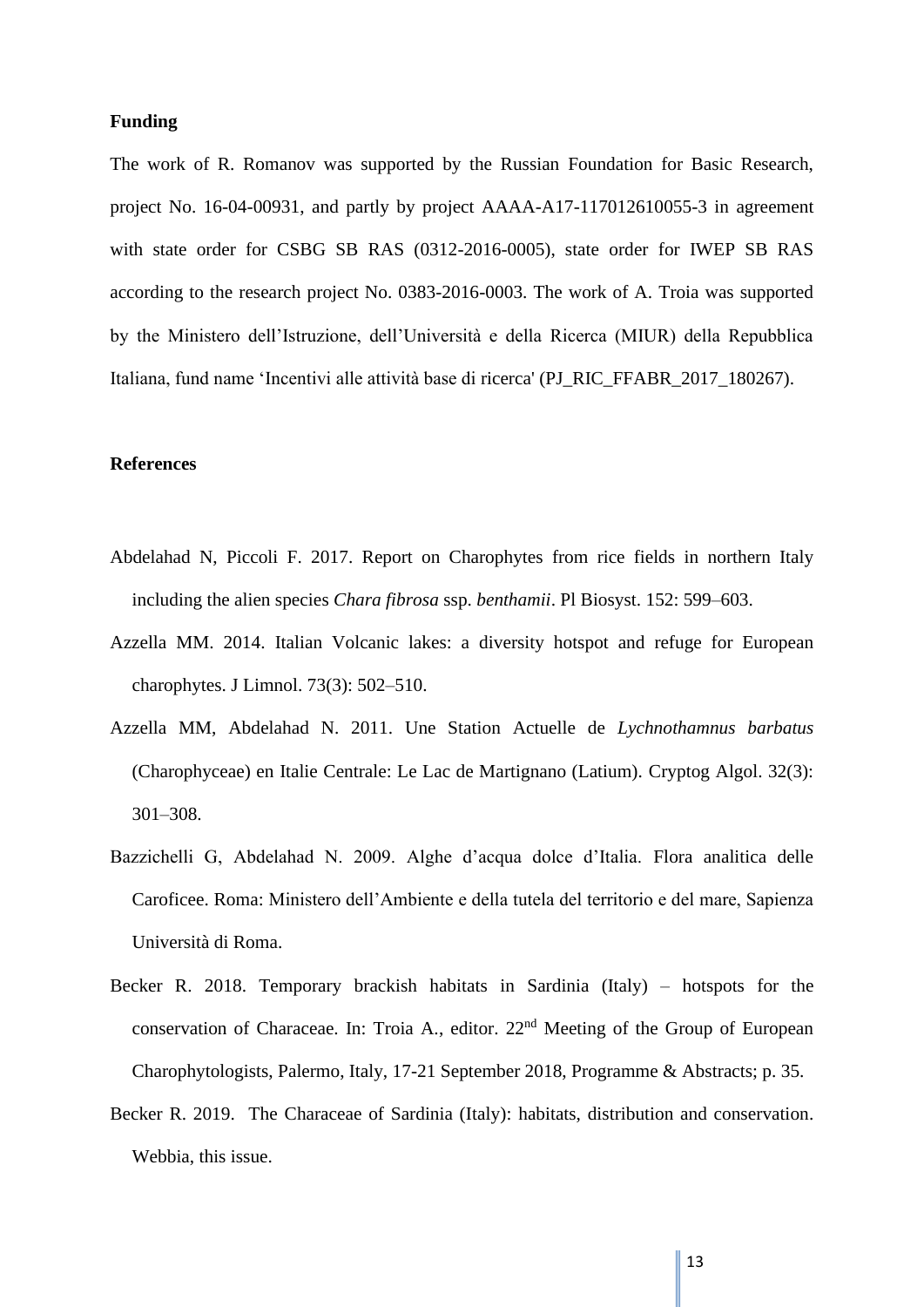- Blaženčić J, Stevanović B. 2018. Rediscovery of the endemic species *Chara rohlenae* Vilh. 1912 (Characeae) - believed extinct – on the Balkan Peninsula. Bot Serb. 42(1): 109–115.
- Blaženčić J, Stevanović B, Blaženčić Z, Stevanović V. 2006. Red data list of Charophytes in the Balkans. Biodivers Conserv. 15: 3445–3457.
- Blindow I, Erichsen I. 2010. Cross-fertilisation within the *Chara baltica* species complex. Charophytes. 2:59–65.
- Blümel C. 2004. *Chara baltica* Bruzelius 1824. In: Schubert H, Blindow I, editors. Charophytes of the Baltic Sea. Ruggel: Gantner; pp. 53–63.
- Boegle MG, Schneider SC, Schubert H, Melzer A. 2010. *Chara baltica* Bruzelius 1824 and *Chara intermedia* A. Braun 1859 – Distinct species or habitat specific modifications? Aquatic Bot. 93: 195–201.
- Braun A, Nordstedt O. 1882. Fragmente einer Monographie der Characeen. Nach den hinterlassenen Manuskripten A. Braun's herausgegeben von Dr. Otto Nordstedt. Abh Königl Akad Wiss Berlin. 1882: 1–211.
- Cirujano S, Cambra J, Sánchez Castillo PM, Meco A, Flor Arnau N. 2008. Flora ibérica. Algas continentales. Carófitos (Characeae). Madrid: Real Jardín Botánico de Madrid.
- Damino R. 2004. Le Charales siciliane. Tesi di dottorato di ricerca in Biologia delle Alghe, XVII ciclo. Messina: Università degli Studi di Messina.
- Gonçalves da Cunha A. 1935. Quelques espéces nouvelles de Characées du Portugal. Bull Soc Portug Sci Nat. 12(8): 41–58.
- Formiggini L. 1908. Contributo alla conoscenza delle Caracee della Sicilia. Bull Soc Bot Ital. 1908: 81–86.
- Holtz L. 1906a. Neue Fundorte von Characeen auf der Insel Sizilien, von Dr. Ross. Nuova Notarisia. 17: 57–60.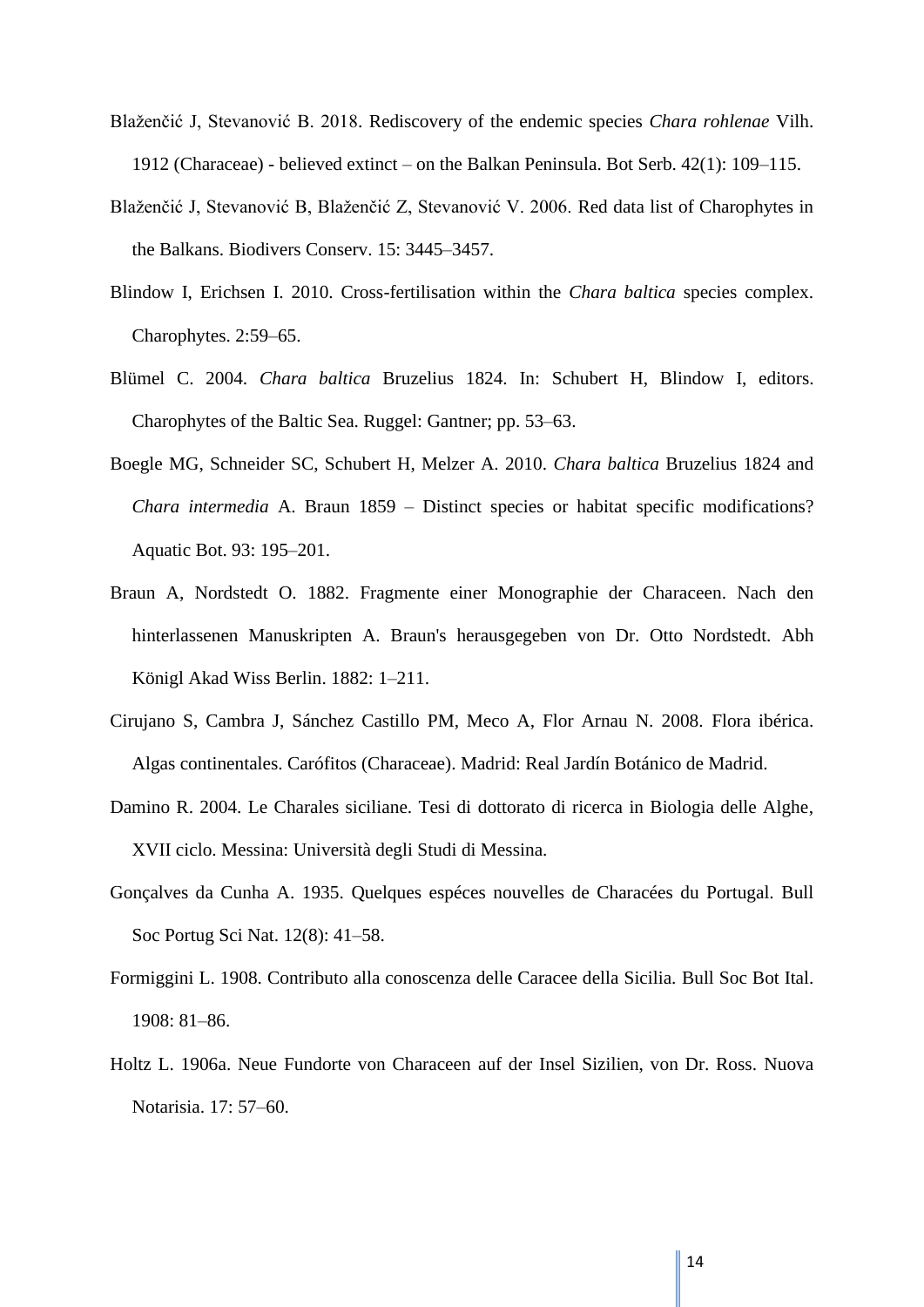- Holtz L. 1906b. Ueber Characeen gesammelt in Australien und auf Sizilien. Mitt. Naturwiss. Vereines Neuvorpommern 37: 36–43.
- Krause W. 1997. Süßwasserflora von Mitteleuropa. Bd 18. Charales (Charophyceae). Jena, Stuttgart, Lubeck, Ulm: Springer.
- Langangen A, Bennike O. 1997. *Chara baltica* Bruz. found in Greenland. Cryptog Algol. 18: 375–376.
- Lefebvre P, Pizzo V, Rossi A, Vazzola S. 2014. Notulae Cryptogamicae 8: 51. *Nitella gracilis* (Smith) C. Agardh 1824 (Charophyceae, Streptophyta). Inform Bot Ital. 46(1): 87.
- Migula W. 1897. Die Characeen Deutschlands, Oesterreichs und der Schweiz. Unter Berücksichtigung aller Arten Europas. L. Rabenhorst – Kryptogamenflora von Deutschland, Oesterreich und der Schweiz. 2. Aufl. vol. 5. XIII (3). Leipzig: Verlag Eduard Kummer.
- Migula W. 1909. Rhodophyceae, Phaeophyceae, Characeae. In: Kryptogamen-Flora von Deutschland, Deutsch-Österreich un der Schweiz. Bd. II Algen. 2. Teil. (Vol. 7 of O.W. Thomé – Flora von Deutschland, Österreich und der Schweiz). Gera: F. von Zezschwitz.
- Mouronval JB, Baudouin S, Borel N, Soulié-Märsche I, Klesczewski M, Grillas P. 2015. Guide des Characées de France méditerranéenne. Paris: Office National de la Chasse et Faune Sauvage.
- Muller SD, Rhazi L., Soulie-Märsche I. 2017. Diversity and distribution of Characeae in the Maghreb (Algeria, Morocco, Tunisia). Cryptog Algol. 38(3): 201–251.
- Naselli-Flores L, Barone R. 2012. Phytoplankton dynamics in permanent and temporary Mediterranean waters: is the game hard to play because of hydrological disturbance? Hydrobiologia. 698:147–159.
- Piccoli F, Pellizzari M. 2009. Notulae Cryptogamicae 1: 6. *Lychnothamnus barbatus* (Meyen) Leonhardi (Characeae). Inform Bot Ital. 42(1): 392–394.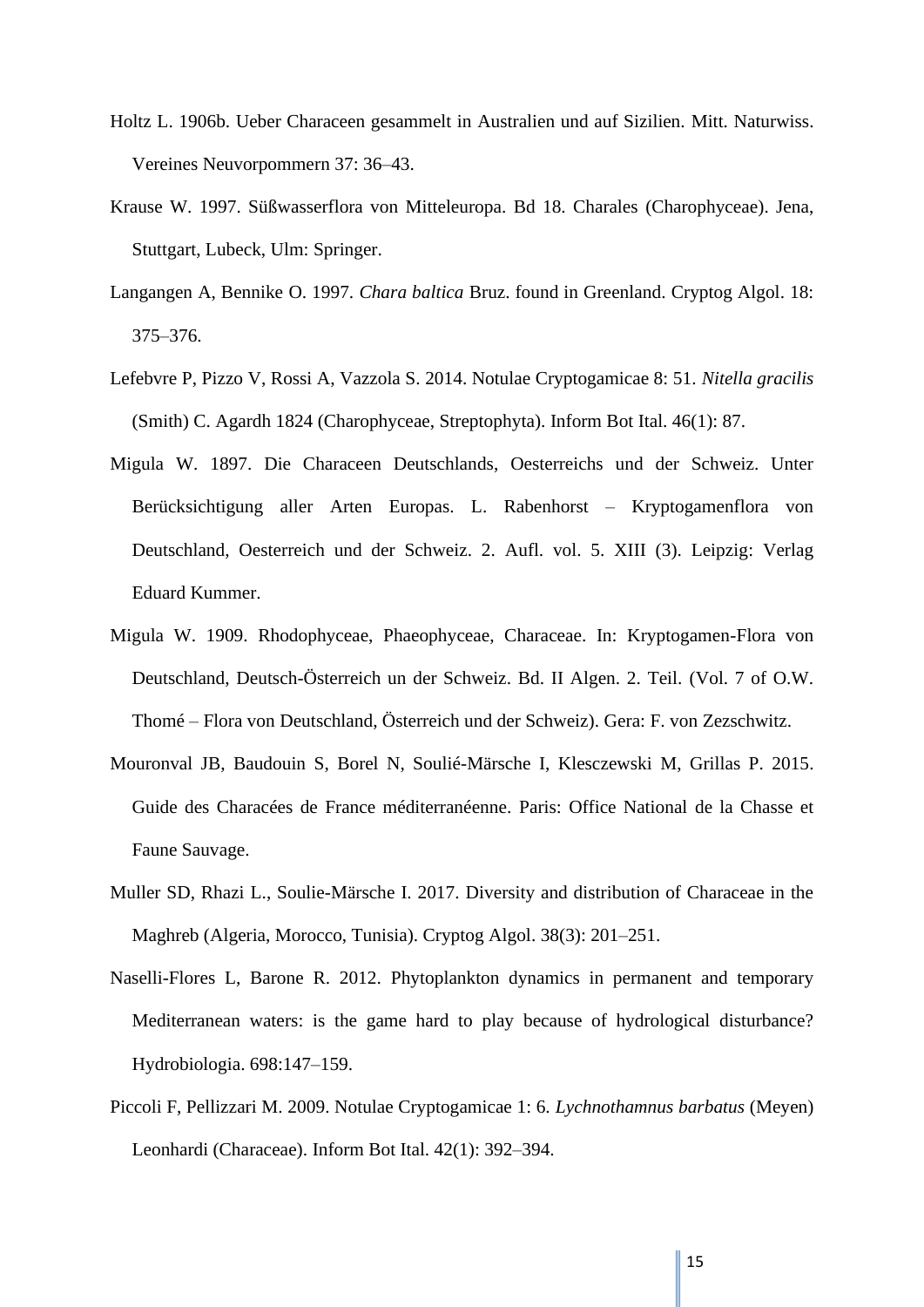- Ross H. 1905. Contribuzioni alla conoscenza della Flora Sicula. I. Characeae. Bull Soc Bot Ital. 1905: 254–258.
- Ruocco M, Ansaloni I. 2015a. Notulae Cryptogamicae 10: 97. *Chara canescens* Desvaux et Loiseleur 1810 (Charophyceae). Inform Bot Ital. 47(1):96–97.
- Ruocco M, Ansaloni I. 2015b. Notulae Cryptogamicae 11: 103. *Chara polyacantha* A. Braun (Charophyceae). Inform Bot Ital. 47(2):243–244.
- Sánchez Castillo PM. 1984. Contribución al conocimiento del género *Chara* en Andalucía. Acta Bot Malac. 9:79–84.
- Soulie-Märsche I, Muller SD. 2016. New finds of *Chara oedophylla* Feldmann in Tunisia: significance of sejoined gametangia. Bot Serb. 40 (2):229–236.
- Thiers B. 2019. Index herbariorum: A global directory of public herbaria and associated staff. New York Botanical Garden's Virtual Herbarium. http://sweetgum.nybg.org/ih/ [continuously updated].
- Tornabene F. 1887. Flora sicula viva et exsiccata seu collectio plantarum in Sicilia sponte nascentium hucusque cognitarum juxta methodum naturalem vegetabilium exposita in Horto Botanico Regiae universitatis studiorum Catinae. Fr. Galati, Catinae [Catania].
- Troia A. (Ed.) 2018. 22nd Meeting of the Group of European Charophytologists, Palermo, Italy, 17-21 September 2018, Programme & Abstracts. ISBN: 978-88-31919-70-8.
- Troia A, Barone R. 2017 Charophytes for description and monitoring of inland waters in Sicily. 21<sup>nd</sup> Meeting of the Group of European Charophytologists, 18-22 September 2017, València, Spain. Programme & Abstracts: p. 26.
- Troia A, Lansdown R. 2016. The first confirmed population of the globally endangered *Pilularia minuta* (Marsileaceae) in Sicily. Webbia. 71(2): 283–286.
- Troia A, Raimondo FM. 2010. *Isoetes todaroana* (Isoetaceae, Lycopodiophyta), a new species from Sicily (Italy). Amer Fern J. 99(4) ('2009'): 238–243.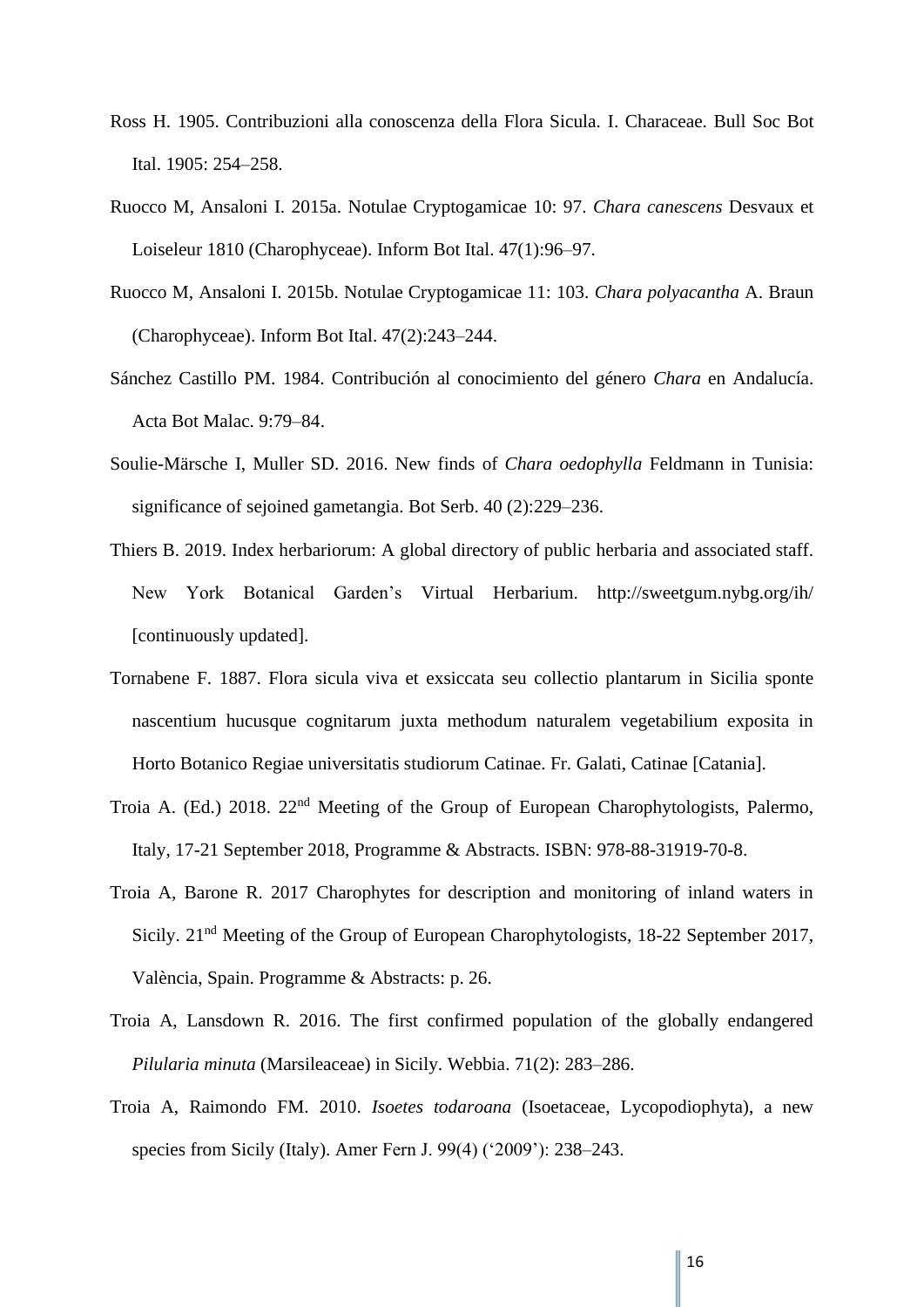- Wood RD, Imahori K. 1964. A revision of the Characeae. II. Iconograph of the Characeae. Weinheim: J. Cramer.
- Wood RD, Imahori K. 1965. A revision of the Characeae. First part. Monograph of the Characeae. Weinheim: J. Cramer.
- Zeneli V, Kashta L. 2016. Some Charophyta (Charales) from coastal temporary ponds in Velipoja area (North Albania). J Environm Sci Engin. B5: 69–77.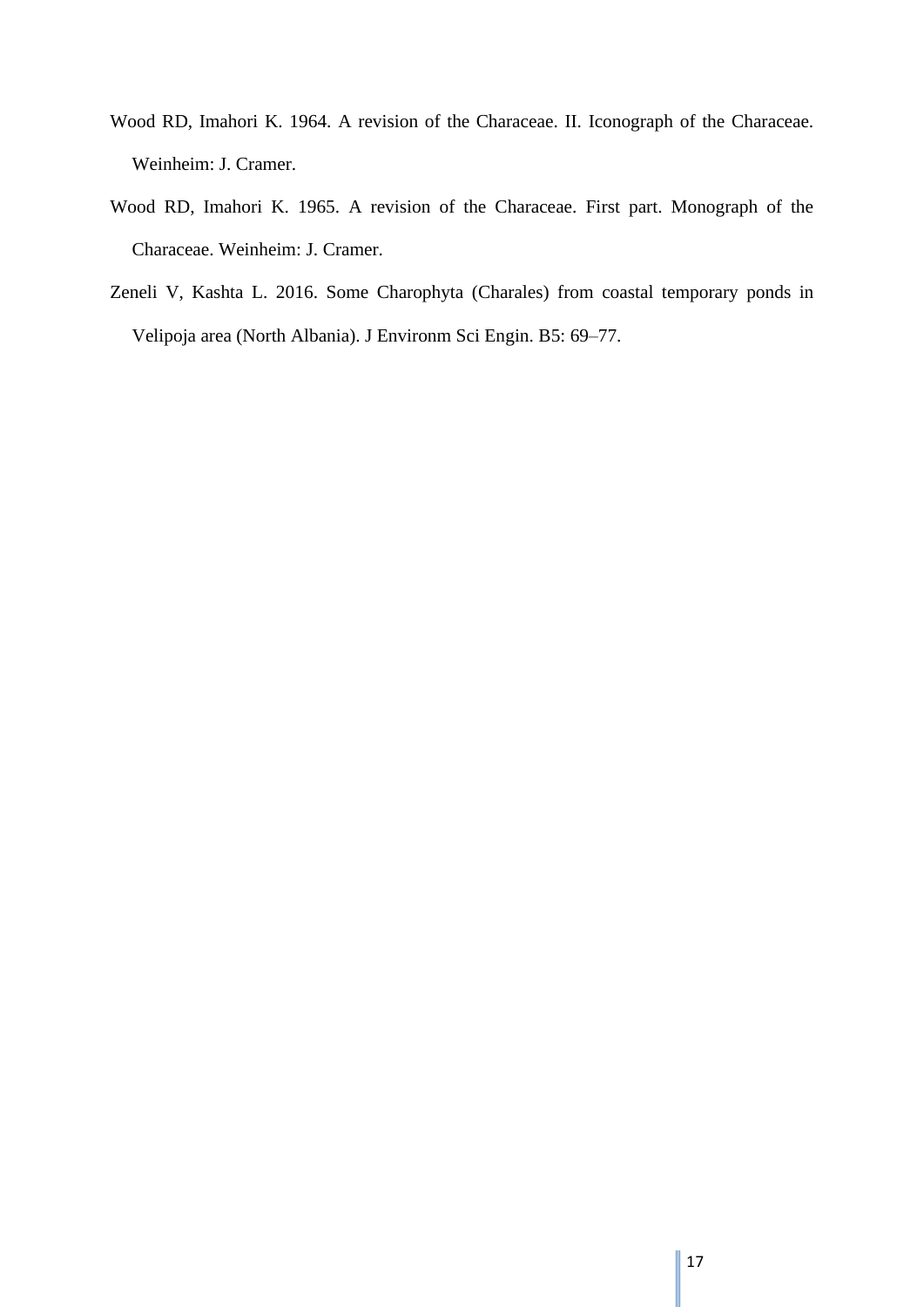## **Captions for figures**

**Figure 1.** *Chara aspera* f. *subinermis* (A-B) and *C. baltica* (C-H) from Lago Preola. A – base of the whorl of branchlets and stem, B – rhizoidal bulbils, C – whorl of branchlets with short or moderately long ecorticate segments and verticillate bracts, D – whorl of branchlets with long undifferentiated ecorticate segments and short posterior bract cells, E – conjoined gametangia,  $F$  – stipulodes,  $G$  – stem cortex,  $H$  – nodal bulbil. All photos by R. Romanov but E by A. Troia.

**Figure 2.** *Chara braunii* (A) from Gorgo di Rebuttone, *C. canescens* (B, C) from Margi Milo, *C. conimbrigensis* (D, E) from seepage of ground water and from Lago Maulazzo, *C. oedophylla* (F-I) from Contrada "Critazzo". A – apical part, B – base of whorl of branchlets,  $C$  – stipulodes and stem cortex,  $D$  – apical part of plant from ground water seepage,  $E$  – apical part of plant from the lake,  $F$  –general habit,  $G$  – apical part,  $H$ ,  $I$  – sejoined and conjoined gametangia incl. vertically geminate oogonia. Photos A-C, F by A. Troia, D, E, H, I by R. Romanov.

**Figure 3.** *Chara conimbrigensis* from seepage of ground water and from Lago Maulazzo. A – apical part with conjoined gametangia, B – sejoined gametangia, C – conjoined gametangia with vertically geminate oogonia,  $D$  – end cells of branchlets,  $E$  – stem cortex,  $F$  – stipulodes and stem cortex, G – base of the whorl of branchlets and stem cortex, H – nodal bulbil. Photos by R. Romanov.